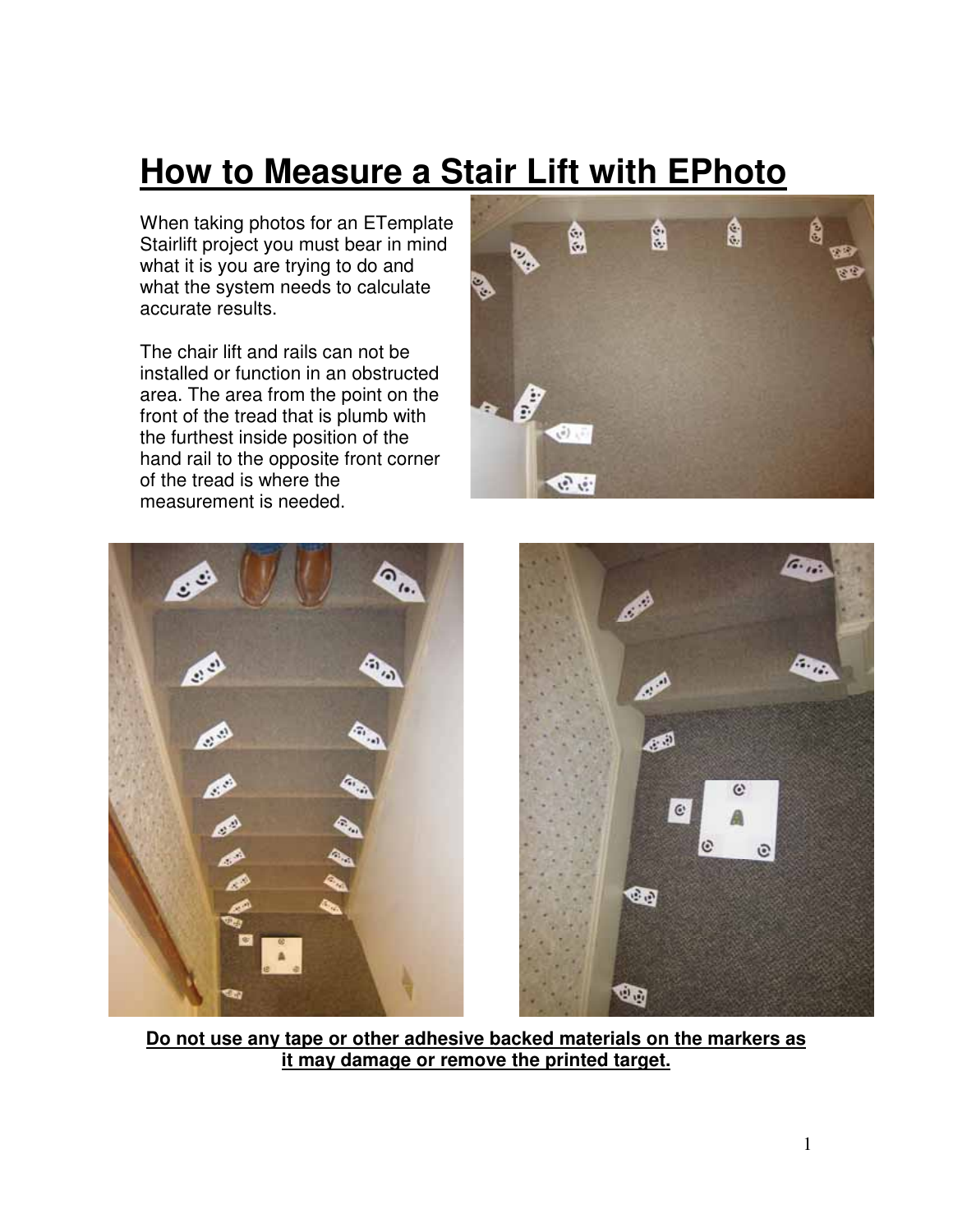#### **General Information**

If there are hand rails on both sides of the stairs you must place your markers inside both plumb positions right and left. The locations of the stair risers are not important as they are obstructed by the tread overhang. You need to identify the incline and breathe of the stairs that will accommodate installation and operation of the lift. All upper and lower landing areas must be clearly marked and photographed in order to define available area for installation and operation of equipment for boarding and exiting the chair.

Triangulation of light rays is the basis of the project processing. The camera collects the input in the form of photos taken from different perspectives of the target makers. The greater the angle between camera positions with the target as the vertex, the more accurate the measurement. Angle of triangulation on the steps is a simple matter of shooting photos down the stairs and up the stairs and will be covered in the procedures that follow.

Most landing areas will not be that complex if the lift system only runs a short distance for loading and un-loading the chair lift passenger. Only those with long runs at the top or bottom landing will require multi-sectional photos. All landing photo sets should contain at least one photo of the top few steps and landing targets in the same photo (see landing photos from page 11).

The **landing** areas will require the taking of photos from as far left and right as possible and at a height at which at least 15 coded targets are clearly visible. That is such that the center dots and ring code of all the targets are clearly discernable. The system will scan each photo during processing and identify the coded markers it can clearly see. Those that are not clear will be ignored. Try to include within the frame of your photo only pertinent subject matter. You have no need of blank walls or floors in the photo; they contain no calculatable information for processing. That first photo determines your first section of the project. Shoot additional photos of the same area of markers from the extreme left, right and center, again with the markers clearly visible. Don't forget that you can move up and down on a step stool or ladder to help get photos from extreme angles from each other while shooting each section. Move on to the next section overlapping several markers from the first section in the process. Repeat the left, center, right, up, down camera positions to create maximum angles in that second section. Before moving on and repeating the process for the third and any subsequent sections necessary to photograph the entire landing. Take a photo from a few feet further away that overlaps the first and second sections. This shot, repeated between each section, along with the 5 or 6 target overlap you have in common to both sections, will give the math the ability to put the entire project area in the proper perspective and create the fully oriented design file of all the coded markers.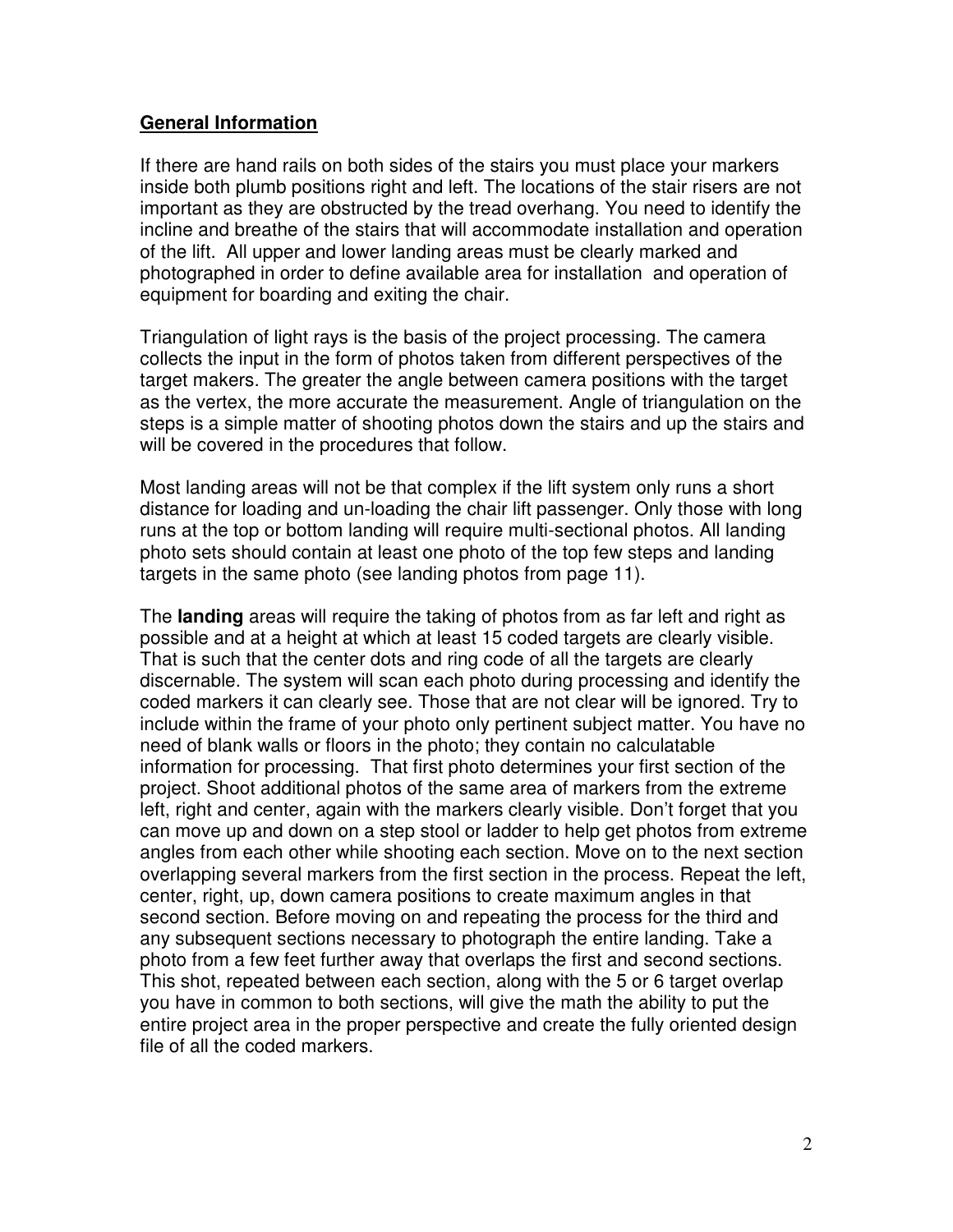Make sure your camera is set on the proper setting as specified on page 14. Do not change the settings you should just check the dial position on the top of the camera (set to "**C**") and turn it on. **Do not use the zoom.** The camera will auto focus every time you take a photo. To accommodate this, press the shutter button down slightly until you see green bracket(s) or box(es); then hold, stay steady and press the button the rest of the way. Mashing the button in one motion usually results in blurry, out of focus or double image photos.

If you can't **see at least 15 coded targets** (there are two coded targets on each vinyl marker) clearly and distinctly in your camera's viewer, don't take the photo. The math will work so much more effectively with the proper point count that it is just not worth the trouble of trying to process projects with low point count and sometimes it is not possible to process. Use multiple landing markers to increase the numbers of targets in an area or to bridge gaps in marker placement. Always know what you are taking a photo of and why; don't take a series of random shots and hope you got it right. Triangulation at big angles, common points from one photo or section to another and enough points in each photo are necessary. Pay attention to what you are doing and collect the right input in order to make things easy, efficient and accurate.

#### **Remember:**

**Make sure camera dial (on top) is set to "C"** 

**Do Not use the zoom on the camera and check the settings.** 

**Do have at least 15 coded targets in every photo and get overlap of common markers and stair markers as you move through out the landings.** 

**Do not take numerous random photos or repetitive photos from practically the same position and hope you got the right input.** 

**Do take landing photos from the extreme left, right, and the center of each section with variations of height to create angles for more accurate processing results.** 

**Do not kick or otherwise move or try to relocate markers that have moved during the taking of photos. If a target has moved, put it back and start over.** 

**Do take overlapping photos of landing and stair targets.** 

**Do not use any tape or other adhesive backed materials on the markers as it may damage or remove the printed target.**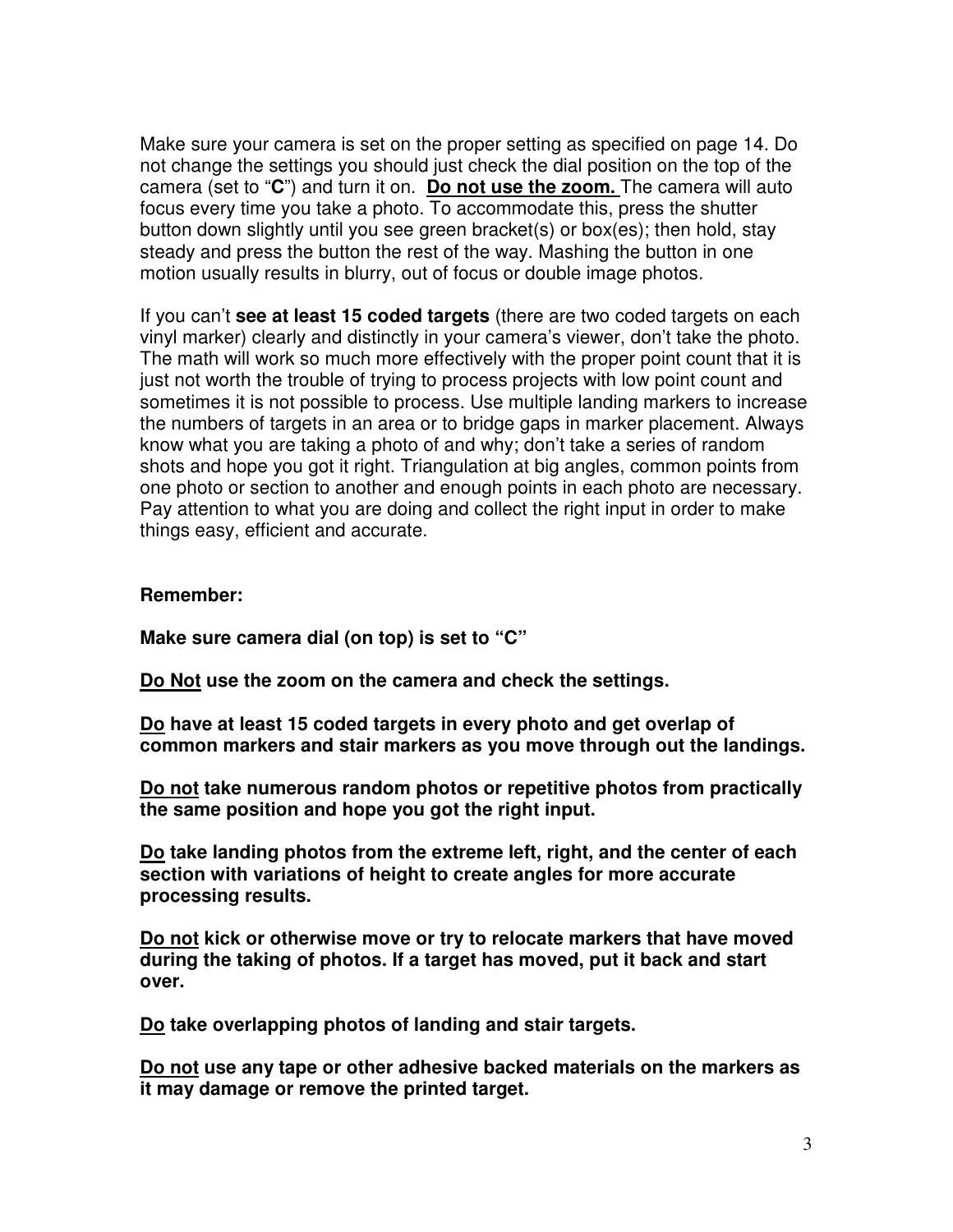### **Your Kit Contains:**

Case Base Plane level plate (three coded targets) Zero Point marker (single coded target) Plumb line Camera with case and battery charger 80 – Step R markers (two coded targets on each) 80 – Step L markers (two coded targets on each) 100 – Landing markers (two coded targets on each)

#### **Remember:**

**Do not use any tape or other adhesive backed materials on the markers as it may damage or remove the printed target.** 

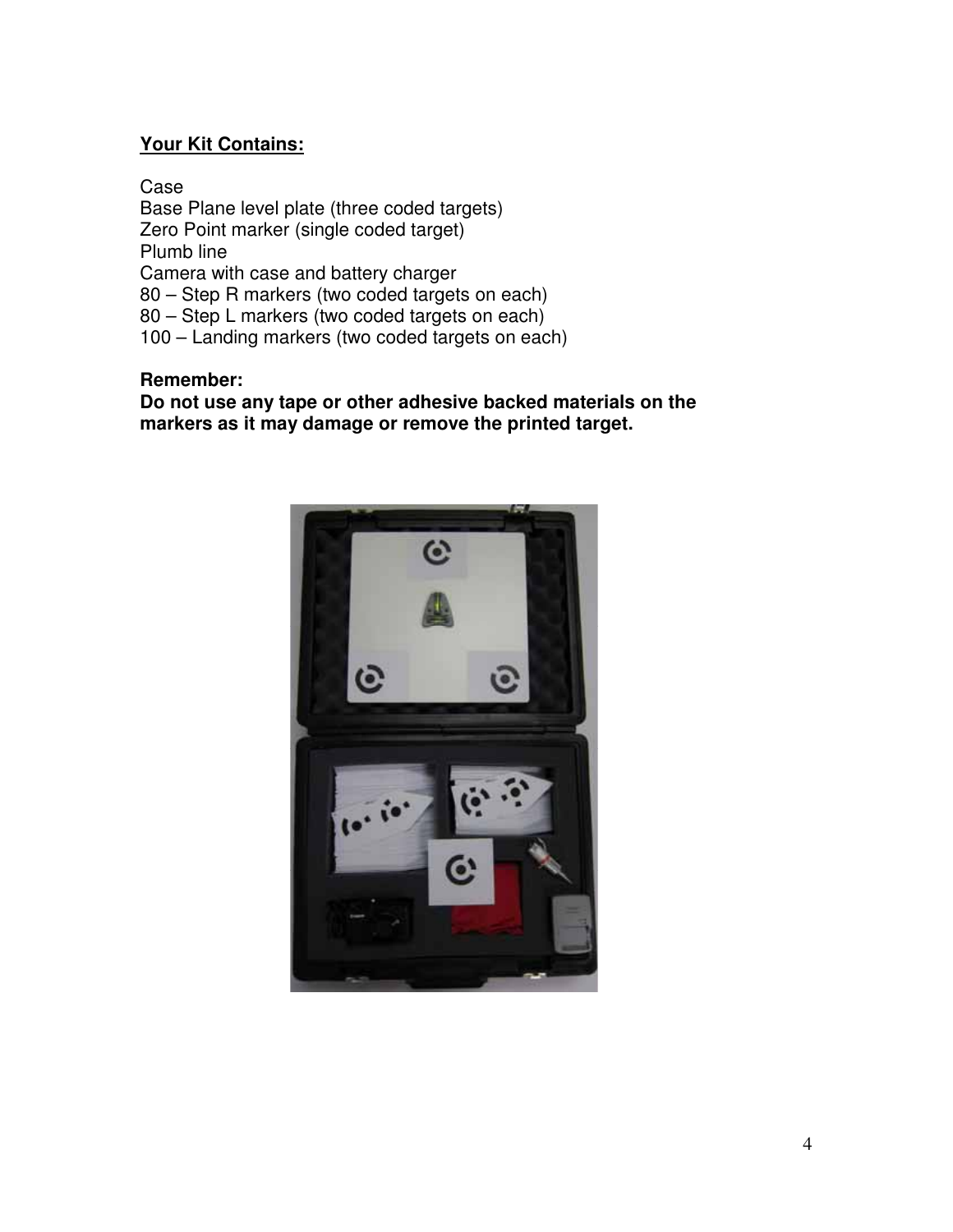### **Job Site Procedures:**

Keep your markers organized numerically and follow these steps, so your work flow and that of the ETemplate processing staff will be much easier. All pointed markers will process the measurement point at the pointed end of the marker.

Take a photo of your work order form to identify the subject of the photos you are about to photograph.

| <b>Marking the Job:</b>                                                                                                                                                                                                                                                                                                                                                         |  |
|---------------------------------------------------------------------------------------------------------------------------------------------------------------------------------------------------------------------------------------------------------------------------------------------------------------------------------------------------------------------------------|--|
| Start at the lower landing:                                                                                                                                                                                                                                                                                                                                                     |  |
| 1- Position the base plan level plate<br>on the bean bag with the plate edge<br>that contains the single coded target<br>parallel to the bottom step riser at a<br>distance of 12". Level the plate<br>using the two bubble levels in the<br>center of the plate.<br><b>Critical:</b> For accurate measurements<br>- The plate must be as level as<br>possible using both vials |  |
| 2- Place the zero point single coded<br>target on the floor next to the plate.<br>Be careful not to place it so close to<br>the plate or under the tread lip so that<br>it may be partially blocked from view<br>when taking the photos.                                                                                                                                        |  |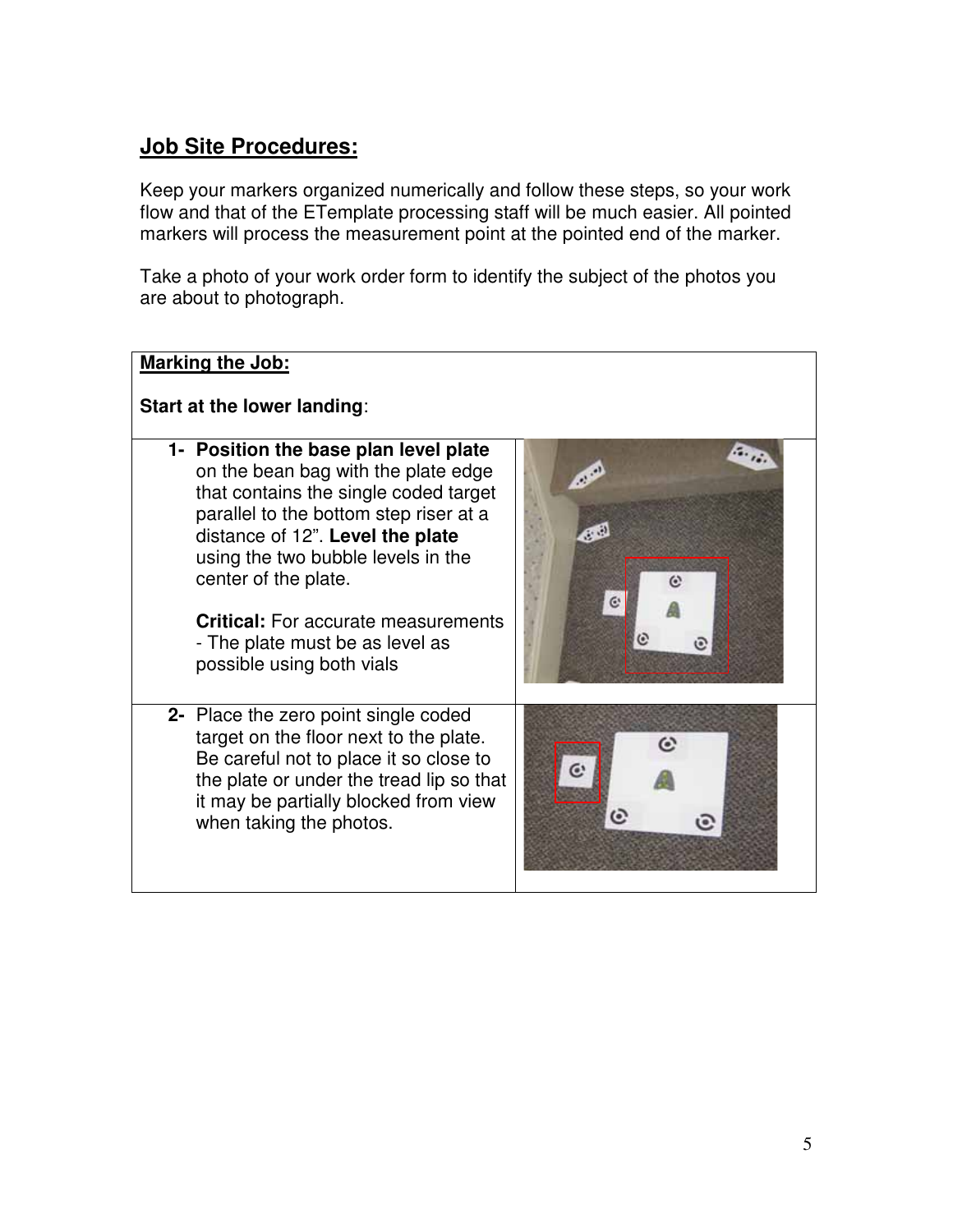**3- Place at least two Landing markers to position their pointed ends at either end of the landing area wall where the lift will be installed.** You need only go along the wall to the point at which the installation will terminate. You must 4Ú mark with multiple markers any curves or turns the railing makes till reaching the termination point. If any e structure or permanent objects are close to the sweep of where the chair is intended to operate, place at least œ, two markers at those positions, three or more if the object is curved. If the markers required for all of the above and spaced too far apart to Ù., comfortably photograph 15 targets at a time, add additional Landing markers to the area to build up point count. **4-** For the free standing hand rail side of the stairs, position markers to indicate the plumb position of the railing. (use of plumb bob is shown)  $\bullet$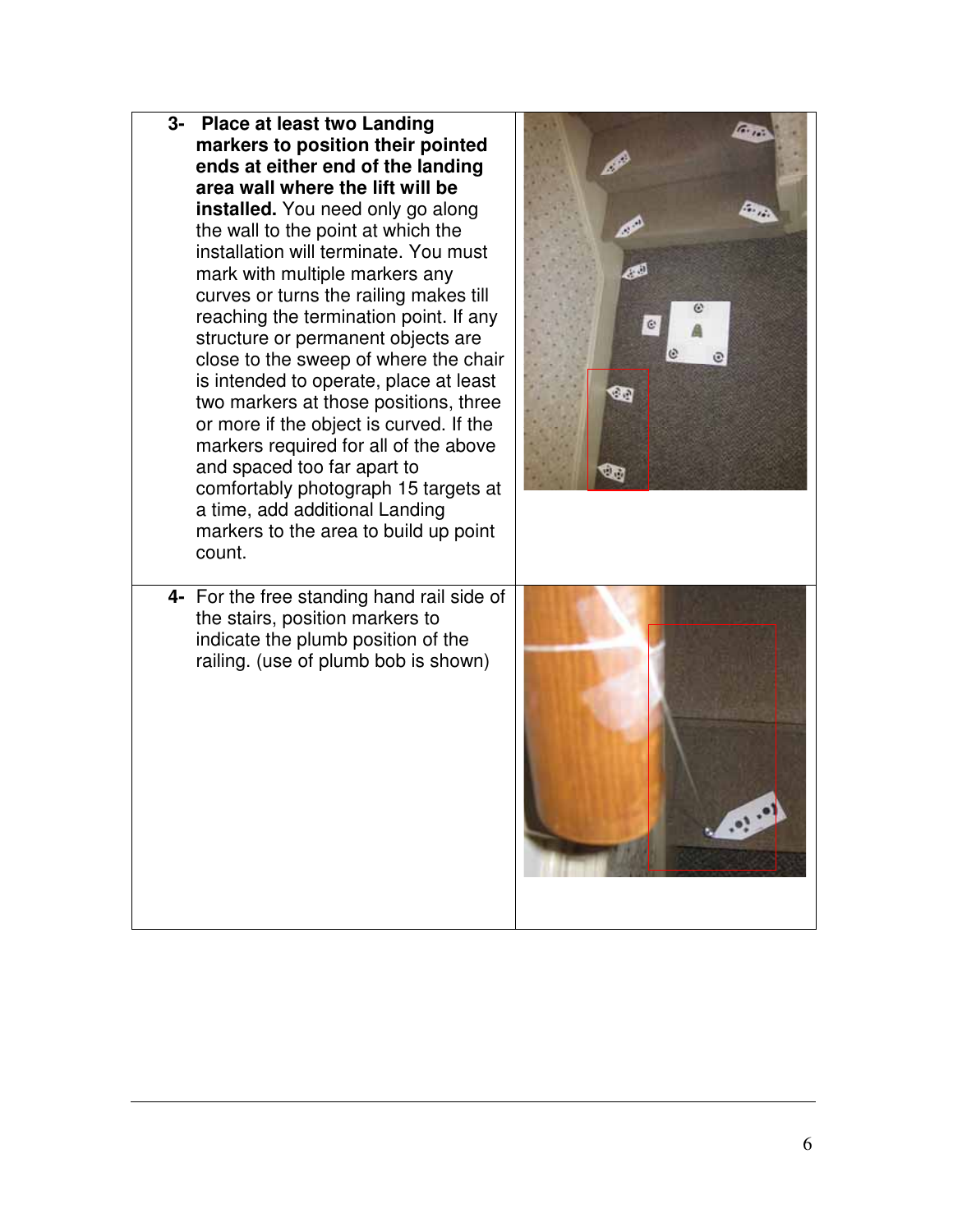### **Begin at first step:**

- **5-** The step markers are in pairs, step **1L**(eft) and step **1R**(ight) and so forth. There are enough for 80 stair tread front edges. On stair treads that are not rectangular, such as in the tight curves of circular stairways, use Landing markers to indicate the intersections of extra sides. Place the 1L marker to indicate the front left extremity of the tread and the 1R marker the front right extremity. Align the slanted side of the marker to the front edge of the step as the point indicates the tread extremity. Remember the extremity may not be the actual full width of the tread, but only that area within the plumb lines of handrails or other obstructions.
- **6-** Continue up the steps and intermediate landings placing the L and R markers on the front tread edge of each appropriately numbered step. Use Landing markers to indicate opposite walls and obstructions that could interfere with chair lift operations. Landing markers should also be used on any intermediate landing as necessary to build point count to 15 targets per photo.



Ø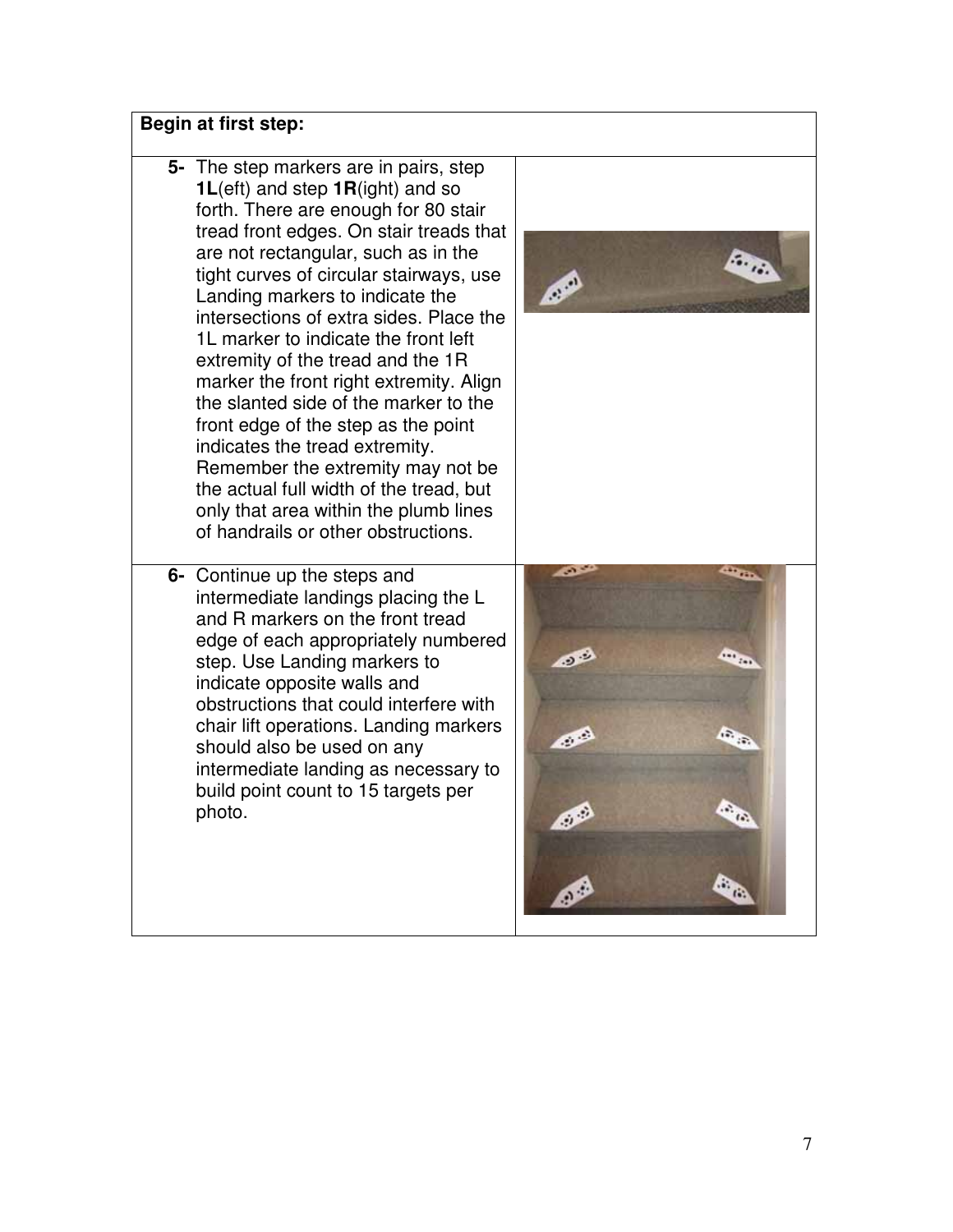. **7-** At the top landing repeat the process of marking the area as for the bottom landing, except that there are no additional zero points or base plane level plates involved



**8-** Align the long edge of a Landing marker along any bulkhead or possible upper obstructions to a lift passenger's head.

## **Taking Photos**

### **Begin at Upper Landing**:

- **1-** After placing all the necessary markers begin taking photos at the upper landing. Remember look for 15 or more clearly visible targets to be in each photo. Take photos of the landing from extreme left and right positions and from the middle. Vary the height where you are standing by using a small ladder or step stool or take some photos holding the camera extended above your head. Cover all the targets on the landing in at least two photo and get overlap of targets on larger landing areas. Take photos that include both landing and step markers.
- **2-** If available take a few photos over the upper rail to steps and landings below including any bulkhead targets in the picture if possible.
- **3-** Standing on the landing looking down the steps and holding the camera pointing flat down, take a photo that includes markers at your feet and as many full steps as clearly visible. Angling the camera to shoot down the stairs may include too many partial targets blocked by tread overhangs.
- **4-** Go down 3 steps and turn facing up the stairs and take a photo holding the camera high. This shot should get steps and landing targets in the photo. On the same step, turn facing down and take a photo, again with the camera flat including markers at your feet and as many full steps as clearly visible in the photo.
- **5-** Repeat the 3 step shooting up then down process until you reach the bottom. Along the way, if you have a clear shot of the bulkhead targets that would include a good number of other targets, take photos.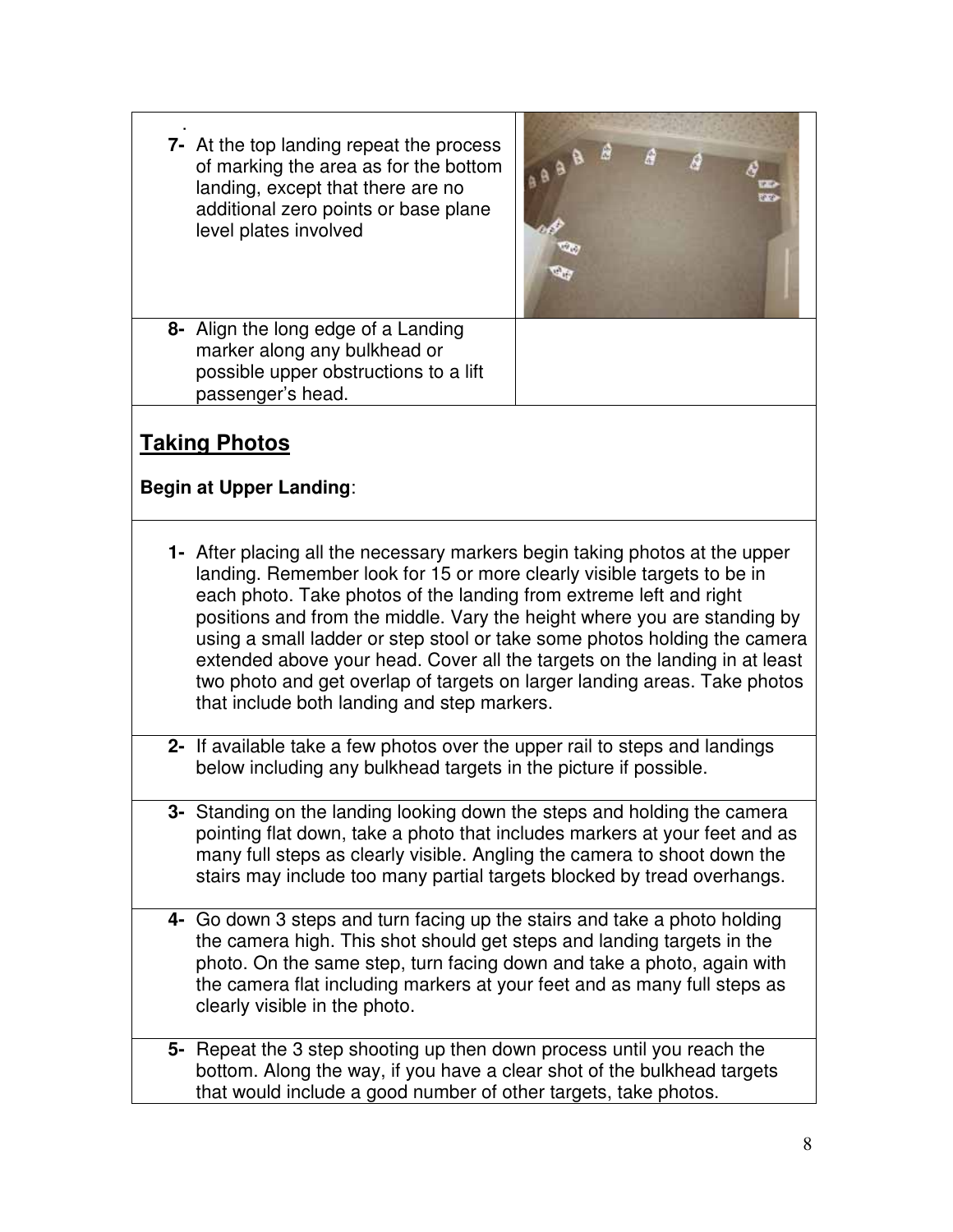- **6-** At intermediate landing repeat the upper landing procedure. At the bottom again repeat the landing procedure to get all markers in multiple photos at angles with overlap.
- **7-** Take a final non-measurement close-up photo of the bubble levels to verify they remained level throughout the project.

### **Clean-up and Repacking;**

 Proceed up the steps picking up in order the L and R markers. As you go pick-up the landing markers keeping them separate. After retrieving all step, intermediate landing, bulkhead and upper landing markers, collect those at the bottom, including the zero point, and level plate. Repack all markers to the case in the proper place and order. When necessary clean markers with a damp cloth and dry before repacking.

### **Downloading Photos**

 Either download the photos using the provide cable or pop the SD card out and insert into your PC's card slot. **Do not use any camera or download wizards**. Simply locate the camera or removable drive under my computer in your windows browser, then copy and paste or drag and drop the .JPEG files to a project folder you have created.

### **Emailing the Photos**

 Right click on your project folder containing the photo files. Select the "send to" option from the list, then the "compressed (zipped) folder" option. Attached the zipped file to your email to**:** 

### **Do not forget to include all order forms with your photos!**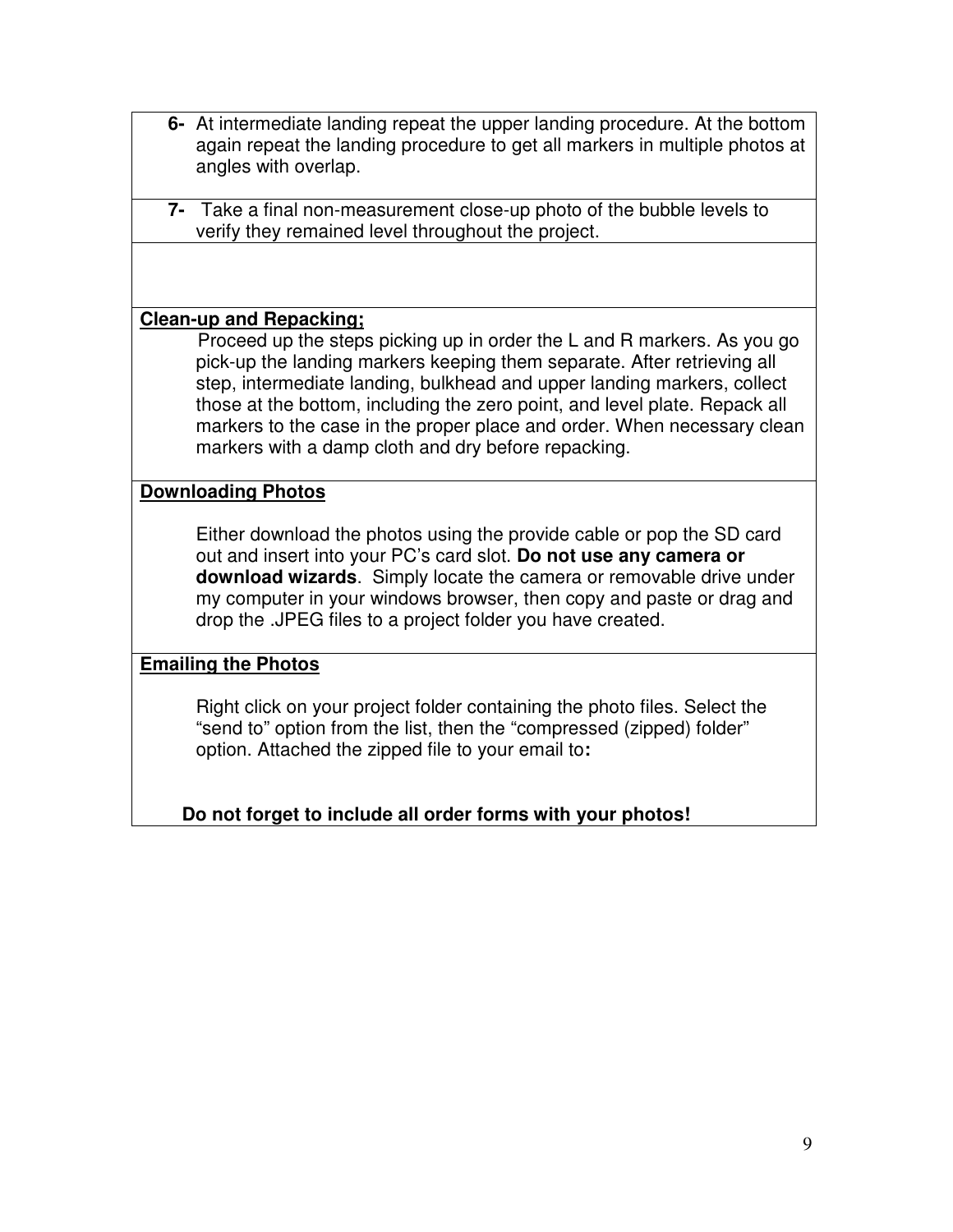# **Sample Sequence of Stair Photos**



 GO 3 STEPS DOWN – TURN, **SHOOT UP**





**SHOOT DOWN** FROM TOP STEP



TURN AROUND, **SHOOT DOWN**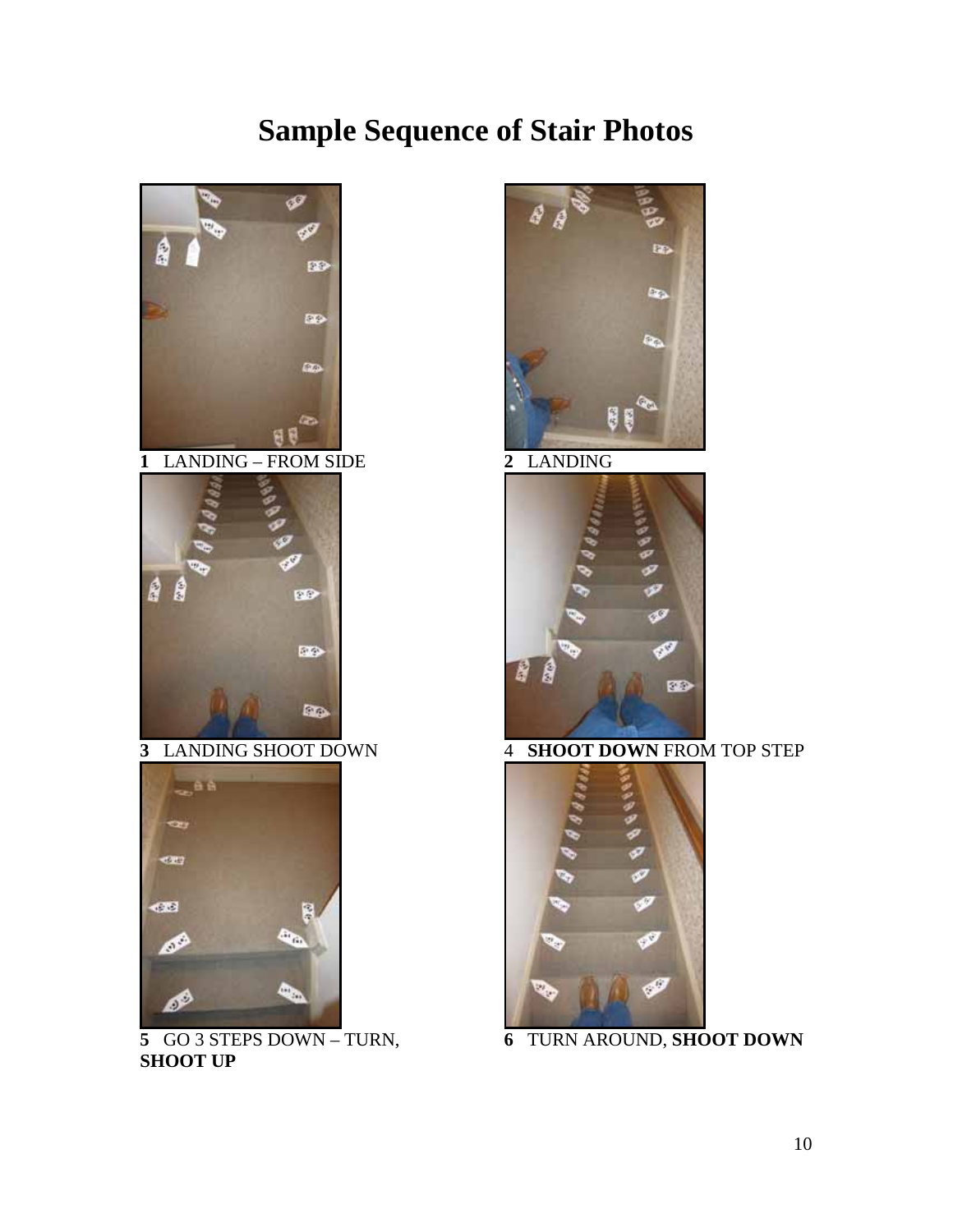

**7** GO 3 STEPS DOWN – TURN, **SHOOT UP**



**9** GO 3 STEPS DOWN – TURN, **SHOOT UP**



**11** GO 3 STEPS DOWN – TURN, **SHOOT UP** 



**8** TURN AROUND, **SHOOT DOWN** 



 **<sup>10</sup>** TURN AROUND, **SHOOT DOWN** 



**12** TURN AROUND, **SHOOT DOWN**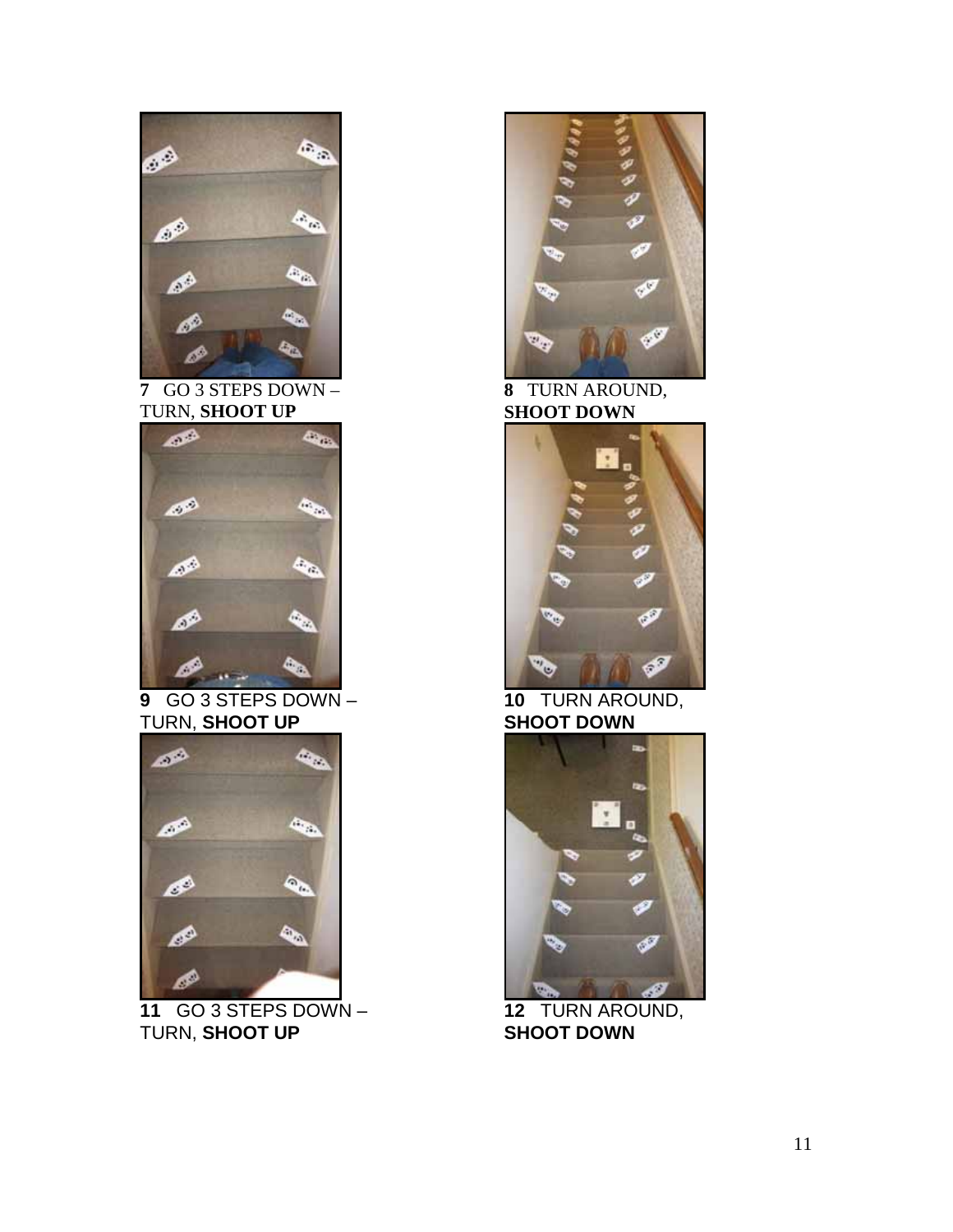

**13** GO 3 STEPS DOWN – TURN, **SHOOT UP** 



**15** FROM FLOOR TOWARD **STAIRS** 



**14** TURN AROUND, **SHOOT DOWN** 



**16** VERIFY BUBBLE LEVEL

These pictures were taken with camera rotated 90 degrees.

When taking photos you may rotate the camera any direction desired to collect as much data as possible per photo.